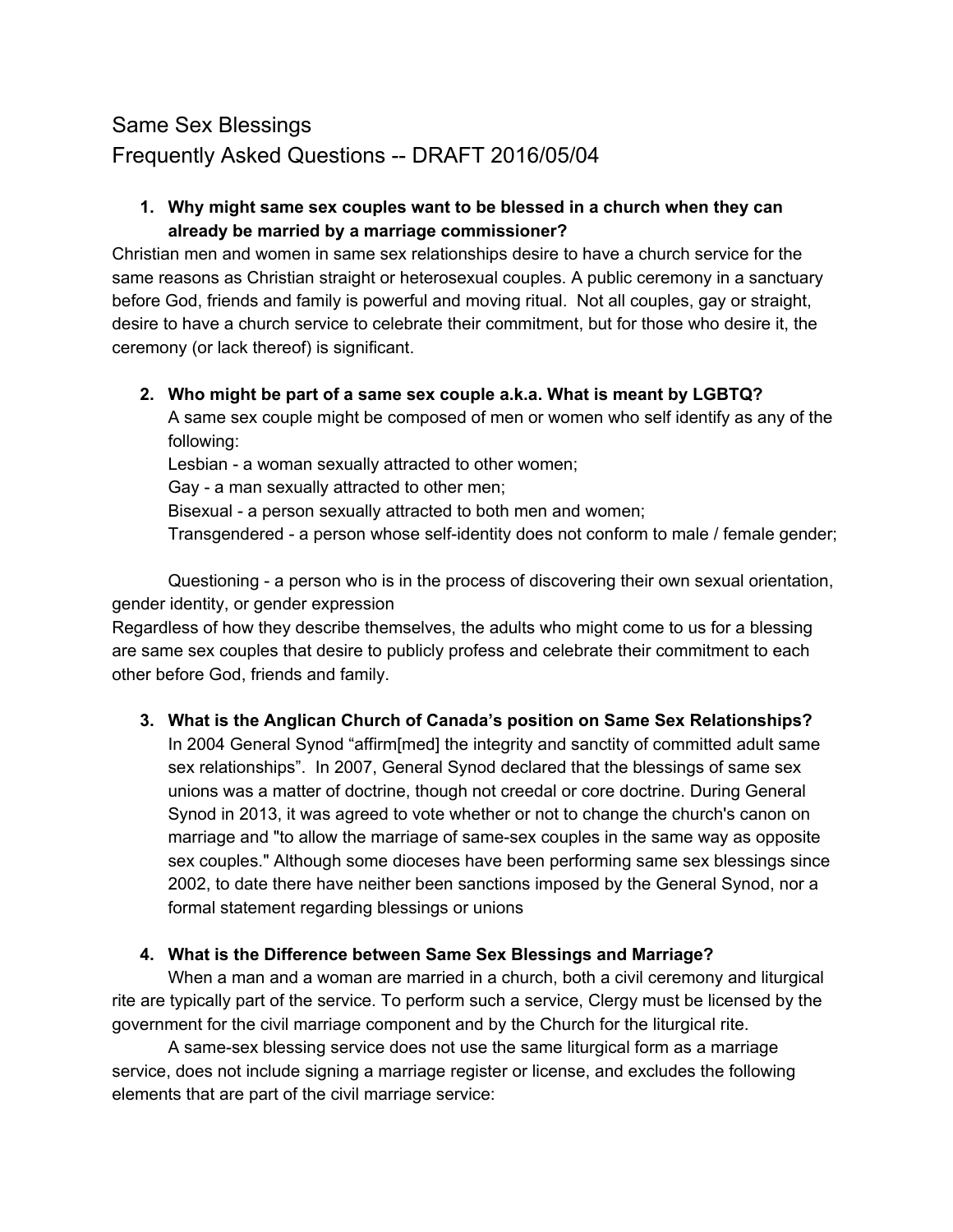Declaration of consent ("I do")

.

- Opportunity for objections ("speak now or hold your peace...")
- Statement that persons are "married" or "wedded"

# **5. Are Same Sex Blessings being performed in other churches in the Anglican Church of Canada?**

Since 2002 congregations in some Dioceses have been performing same sex blessings by resolution of Diocesan Synod. To date, twelve Dioceses have established and followed a process for member congregations to individually seek leave from their bishop to perform same sex blessings. This includes three of five Dioceses in BC (British Columbia, Central Interior, and New Westminster), one of three Dioceses in Alberta (Edmonton), one of three Dioceses in Manitoba (Rupert's Land), four of seven Dioceses in Ontario (Huron, Niagara, Toronto, Ottawa), both Dioceses in Quebec (Quebec and Montreal), and one of five Dioceses in Atlantic Canada (Nova Scotia and PEI); but none of the five Dioceses in the Territories or Saskatchewan. This is more than a third of the Dioceses in the Anglican Church of Canada and these Dioceses include 14 of the 15 largest metropolitan areas in the country. Calgary, the fifth largest city is not among them.

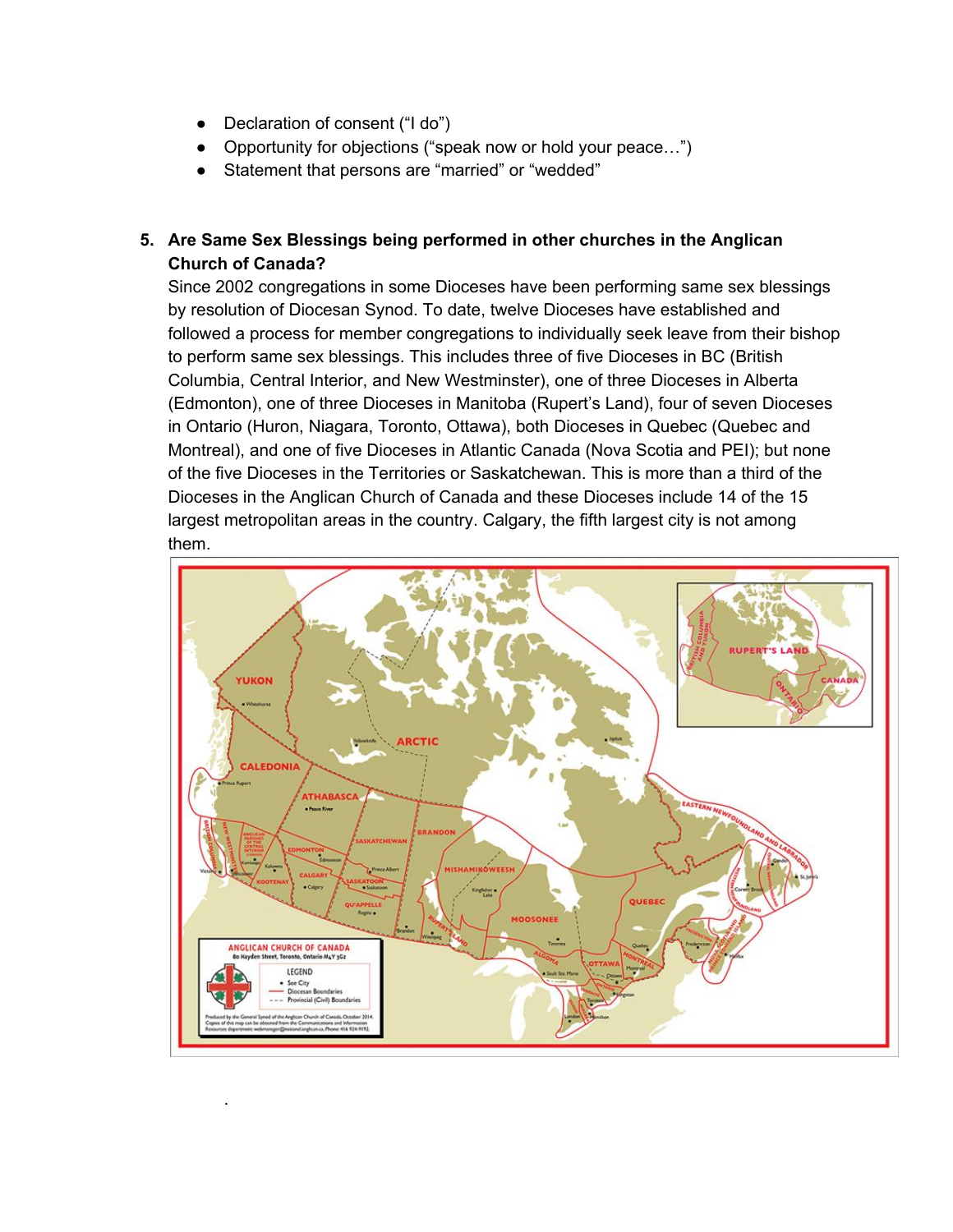## **6. What is the position of the Diocese of Calgary on Same Sex Blessings?**

To date, the Bishop has not issued a formal statement on same sex blessings. In February 2014, three congregations brought a proposed protocol for congregational choice regarding same sex blessings to the Bishop. Since then, these congregations have held congregational meetings, which, following the steps of the proposed protocol, have affirmed the choice the congregations to desire to offer same sex blessings. The Bishop has not given permission for parishes to perform same sex blessings and advocates further discussion and study within the Diocese. Diocesan sessions for Clergy and Laity were held in January and February of 2016.

## **7. What is the nature of the motion regarding the Marriage Canon at General Synod this year?**

The motion proposes the following the changes to the Canon:

- Declare that the marriage canon applies to all person who are duly qualified by civil law enter into marriage
- Replace references to "man" and "woman" with the following gender neutral references: "partners" and "parties to the marriage"

The motion must pass with ⅔ majority in each of the Houses of Laity, Clergy and Bishops, at two successive Synods in order for the canon to be amended. That is, if the motion were to pass in all three houses in 2016, it would also have to pass at the next Synod (~2019) before the Canon would be amended.

**8. Didn't St. Andrew's already pass a motion in support of same sex blessings?** In 2007 the congregation held study sessions to consider scripture and church practice and raise awareness and understanding of Gays, Lesbians and the Transgendered within the church. St. Andrew's did not vote on same sex blessings at that time. The congregation was listed and remains on **[proudanglicans.ca](http://www.proudanglicans.ca/)** as a "welcoming parish" for Lesbians, Gays, Bisexual and Transgendered. Five other Calgary parishes, and four others in the Diocese are also listed.

#### **8. What motion will be presented at the June meeting?**

"In response to General Synod's 2004 affirmation of the integrity and sanctity of same sex relationships, and b) our Diocese's call to embrace diversity, develop a 'public voice' and support parish level decision making, this Anglican Parish of St. Andrew's, Calgary, hereby declares

i) that it is a community that welcomes and affirms persons living in committed adult same-sex relationships, and

ii) wished to offer a pastoral response to such persons in the form of a Service of Blessing, using an appropriate liturgical rite"